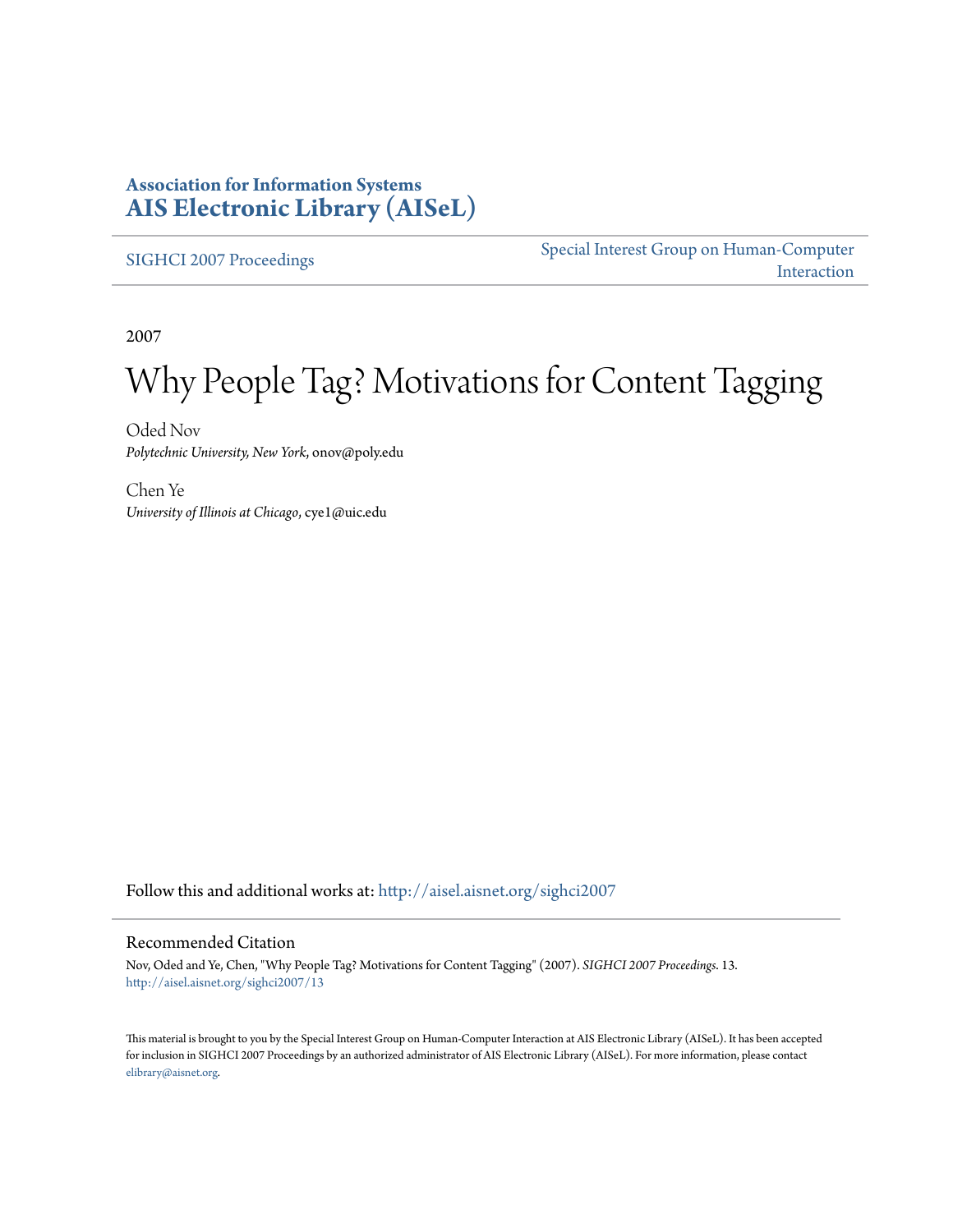# **Why People Tag? Motivations for Content Tagging**

### **Oded Nov** Polytechnic University, New York [onov@poly.edu](mailto:onov@poly.edu)

#### **ABSTRACT**

Tagging, or using keywords to annotate images, bookmarks, and blogs, is gaining much popularity. Since tagging is seen as an important change in the way images are organized and shared, we need to understand what drives this behavior. We draw on taxonomy of individuallevel motivations for tagging, and research on the impact of social presence on tagging, and examine the drivers of tagging. We develop a scale of tagging motivations, which distinguishes between motivations stemming from three categories of intended audience: the taggers themselves, their family and friends, and the general public. Using multiple sources, including a survey and independent system data, we find that the levels of the Self and Public motivations, as well as social presence factor are positively associated with tagging level, and that the family & friends motivation is not associated significantly with tagging level. Implications of the research are discussed.

#### **Keywords**

Tags, motivations, photo sharing, social presence, Flickr.

#### **INTRODUCTION**

Tagging, or using keywords in order to add metadata to shared content (Golder and Huberman, 2006), is gaining much popularity in recent years (Cattuto et al., 2007; Golder and Huberman, 2006; Marlow, et al., 2006). Tags (e.g. "Christmas", "talk", "Canada") are used to annotate various types of content, including images, bookmarks, and blogs, through web-based services such as Flickr, del.icio.us, and Technorati, respectively (Shneiderman et al., 2006). The popularity of tagging is attributed, at least in part, to the benefits users gain from effectively organizing and sharing very large amounts of information (Cattuto et al., 2007; Ames and Naaman, 2007).

Recently, researchers have focused their attention on image tagging in online communities such as Flickr. With more than 3 million users, who have uploaded more than 130 million photos (Quittner, 2006), Filckr is a prominent example of a collaborative photo sharing system. Tagging is seen as an important change in the way images are organized and shared, enabled by the transition from analog to digital photography (Shneiderman et al., 2006). Image tagging in Flickr is done by annotating them with

## **Chen Ye** University of Illinois at Chicago [cye1@uic.edu](mailto:cye1@uic.edu)

tags, or unstructured textual labels, mostly by the user who uploaded the images (Marlow, et al., 2006). These tags make the images searchable by the uploading user, as well as by others (Ames and Namman, 2007).

Each Flickr user has a photostream, which includes the images he or she uploaded, and he or she can make each image viewable by other users, or alternatively only by self, or by designated friends and family. In addition, each user can join any number of groups, which are normally formed around a shared area of interest (e.g., the Fishing group [http://www.flickr.com/groups/fishing/\)](http://www.flickr.com/groups/fishing/). Images presented in the group's Flickr page are the images shared by the group members, and in addition, there is an online discussion space available for members.

#### **BACKGROUND**

To understand what underlies tagging, we need to find out what motivates taggers. Research so far (e.g. Ames and Naaman, 2007; Wash and Rader, 2007) has focused on individual-level motivations. Other studies (e.g. Lee, 2006) have looked solely at the social level, focusing on the social presence as a driver of tagging without looking at individual-level motivations.

**Individual-level motivations:** In their study of the motivation for tagging on Flickr, Ames and Naaman (2007) draw the distinction between motivations stemming from three categories of intended audience of the tags. The categories are: *self*, *family & friends*, and the general *public* of Flickr users.

Within each category, another division is based on the function of the tags, or the tagger's intended use. Here, Ames and Naaman distinguish between the function of *Organization* and the function of *Communication*. The Organization function involves organization and future retrieval of images, while the Communication function involves communication of additional context to viewers of the image.

The *Self* category involves the organization function, emphasizing organization and order, which are intended to facilitate future search and retrieval, and the communication function, which involves adding context to the image, for example, by tagging with the names of the people that appear in the photo, or the name of the place where it was taken.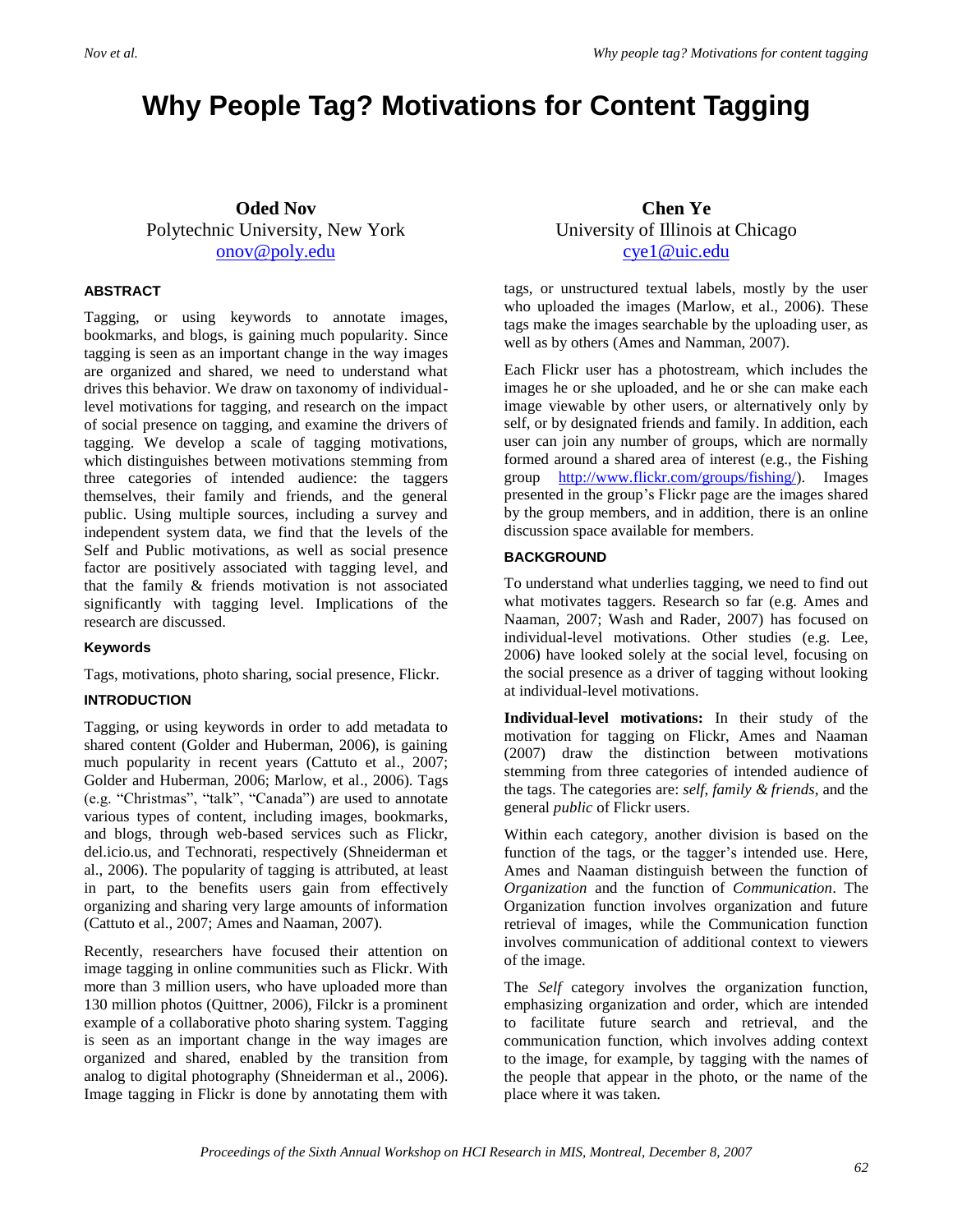The *Family & Friends* category also involves the organization function, which is intended in this case to facilitate future search and retrieval by friends and family. In addition, the category also involves the communication function, which in this case emphasizes adding context to the image not only by including names of people and places, but also by adding details known only to the intended viewers, inside jokes and nicknames.

The *Public* category involves the organization function, which is intended to help the general public of Flickr users find the images. It also involves the communication function, which in this case emphasizes signaling photographic abilities, giving the photographer the satisfaction of knowing that his or her photos are getting attention, and gaining reputation in the general Flickr community.

**Social presence as a driver of tagging:** According to social psychology research, behavior is affected by presence – actual, imagined, or implied – of others (Allport, 1968). The effect of social presence exists also when the presence was computer mediated (Savicki, et al, 1999). Moreover, perceived social presence was found to have a positive effect on tagging in del.icio.us, an online bookmark management system in which tagging is used extensively (Lee, 2006).

Much of the research on tagging motivations to date has been qualitative (e.g., Wash and Rader, 2007; Ames and Naaman, 2007), and therefore provides a useful conceptual background but no quantitative assessments of the motivations. Other, quantitative, research focused only on the social level (Lee, 2006). Moreover, no study so far used multiple, independent sources, and combined user reported data with system data.

What seems to be missing is a rigorous analysis of taggers' motivations, at both the individual and the social level, using independent sources such as taggers reports about their motivations, coupled with system data of their tagging behavior. This is the subject of the present study.

#### **RESEARCH MODEL**

Based on their qualitative analysis of Flicker user interviews, Ames and Naaman (2007) suggest that the *Public* category is the predominant motivation for tagging. Therefore, we would expect to find a strong correlation between this category and a user's tagging activity. Weaker motivations, according to Ames and Naaman (2007), are the *Self* and the *Family & Friends* motivations, and we expect to find a correlation between these motivations and the number of tags a user has.

Social presence is manifested on Flickr in group membership – when a user joins a group or adds people to his contact list, the user implicitly accepts that his images will be exposed to members of the group or the user's contacts, thereby leading to a perception of social presence, and possibly affecting the user's tagging behavior. Therefore, we expect to find a correlation between the number of groups a user is a member of (a proxy for the user's level of perceived social presence) and the number of tags the user has.

Other potential drivers of tagging, which can serve as control variables, are the number of images a user has and the number of years a user has been on Flickr. We expect that the more photos a user has, and the longer he or she has been on Flickr, the more tags he or she will have.



**Figure 1. Research model.**

#### **METHODOLOGY**

A web-based survey was administered to Flickr users, using a combination of user-reported data and independent system data of the actual tagging and image uploading behavior of the user.

To measure tagging motivations, we have developed a scale based on Ames and Naaman's (2007) qualitative work. The scale includes three constructs, representing the three categories of intended users of the tags as perceived by the user: Self, Family & Friends, and Public. For each construct, we have included items representing both the communication and the organization functions. All of the motivation items in the questionnaire were presented as statements to which taggers were asked to state how strongly they agree, on a scale of 1 to 7.

An initial set of fourteen items for each construct was formed based on the definitions of the three categories of motivations, and user responses reported in the interviews conducted by Ames and Naaman's (2007). To ensure face and content validity, these initial items were reviewed by three researchers familiar with tagging and scale development, and regular Flickr users. As a result, wordings of some items were revised. The next step involved a structured sorting exercise (Moore and Benbasat 1991). Eight individuals, including both researchers and lay persons, were asked to rearrange a randomized set of initial items, written on cards, into the categories they were intended to measure. Consequently, seventeen items were dropped either because more than two judges placed them in an unintended category, or because some judges considered them to be ambiguous. This gave us  $8, 9$ , and  $8$  items for the Self, Family  $\&$ Friends, and Public categories, respectively. In the next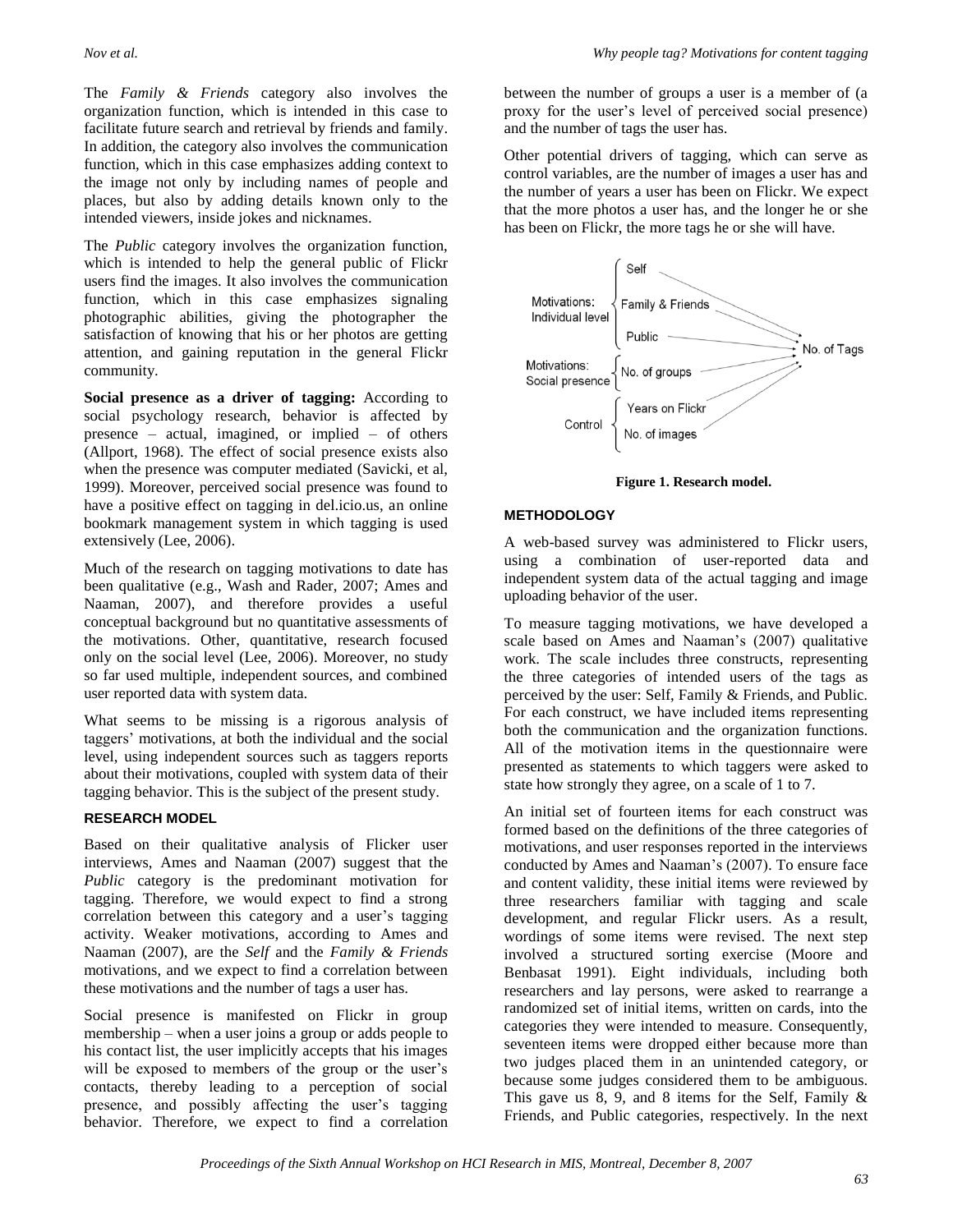step, a pilot study was carried out among randomly chosen Flickr users  $(N = 193)$  to validate the scale. An exploratory factor analysis using principle component analysis (PCA) was carried out and resulted in a threefactor solution. Items showing factor loading higher than 0.6 and cross-loadings lower than 0.4 were retained, and others were dropped. The retained items were then subject to another exploratory factor analysis which showed satisfactory factor loadings for all items. In addition, each of the three constructs showed at least a 0.8 Cronbach's alpha, indicating good reliability. The final scale contains 4, 6, and 6 items for Self, Family & Friends, Public, respectively, and was used in the survey. Table 1 contains examples of the questionnaire items used in the survey.

Since we are interested in tagging, only users with a minimum of ten tags listed on their Flickr pages were approached. This way, we tried to avoid getting data from users whose tagging was an isolated, unrepeated experience. In addition, we avoided approaching users who tagged in languages other than English, to ensure that respondents understand the questions.

| <i>Motivation</i>                   | <i>Item</i>                                                                                                                  |
|-------------------------------------|------------------------------------------------------------------------------------------------------------------------------|
| Self (organization)                 | "When I tag my Flickr photos I make it easier for myself to find my photos later."                                           |
| Self (communication)                | "When I view my photos on Flickr and try to recall where and when they were taken, it's useful<br>if I tagged them earlier." |
| Family & Friends<br>(organization)  | "When my friends or family search in my Flickr photos, it's easier for them if I tagged these<br>photos earlier."            |
| Family & Friends<br>(communication) | "Tagging is a way for me to describe my photos to my friends or family."                                                     |
| Public (organization)               | "When I tag my photos I make it easier for other Flickr users to find my photos."                                            |
| Public (communication)              | "Tagging is a way for me to provide details about my photos to other Flickr users."                                          |

#### **Table 1. Examples of motivations and questionnaire items**

System data, such as number of photos or tags per user, is available via Flickr's API (Application Programming Interface) system upon log in. The Flickr API allows third party websites to communicate with Flickr and exchange information. Respondents were asked, at the end of our web-based survey, to log in via the survey website to their Flickr account. This way, Flickr data about the respondents who logged in was automatically extracted using the Flickr API and recorded together with the respondents' responses to the questionnaire.

To measure social presence we used the number of groups to which a user belongs, as reported by the respondents. As for control variables, the number of photos a user has is extractable via the Flickr API and is therefore an independent, system generated measure. The number of years on Flickr, on the other hand, is not available via the API and therefore the respondents were asked to report it as part of the questionnaire.

One methodological issue in interpreting results from survey studies is common method bias (Straub et al. 2004). As suggested by Straub et al. (2004), when independent variables are measured using perceptual scales, one way to avoid common method bias is to measure the dependent variable using objective data. In our study, users' tagging level was measured using system log data retrieved directly through the Flickr API, and therefore, common method bias should not be an issue in interpreting our results. This is one of the main strengths of our study.

Randomly chosen 1205 Flickr users were emailed an invitation to participate in our web-based survey. A total of 208 valid responses were received, representing a 17.3% response rate. 55.1% of the respondents were male, and their median age was 32.

#### **RESULTS**

To ensure the validity of our measures on the final sample, we conducted a principle component analysis (PCA) with varimax rotation using SPSS. The PCA produced a three-factor solution, as expected. The threefactor solution explained 68% total variance in the PCA. Table 2 presents the mean, standard deviation, and factor loading of each measurement items.

To further assess factor validity, we also calculated the average variance extracted (AVE) for each measure (Fornell and Larcker 1981). As illustrated in Table 3, each factor has an AVE above the .50 threshold, and the square root of AVE is higher than the correlation with other factors, demonstrating discriminant and convergent validity (Chin 1998; Straub et al. 2004). In addition, all constructs have Cronbach's alpha values above 0.70, indicating satisfactory reliability (Straub et al. 2004).

|--|--|--|--|--|--|

*Proceedings of the Sixth Annual Workshop on HCI Research in MIS, Montreal, December 8, 2007*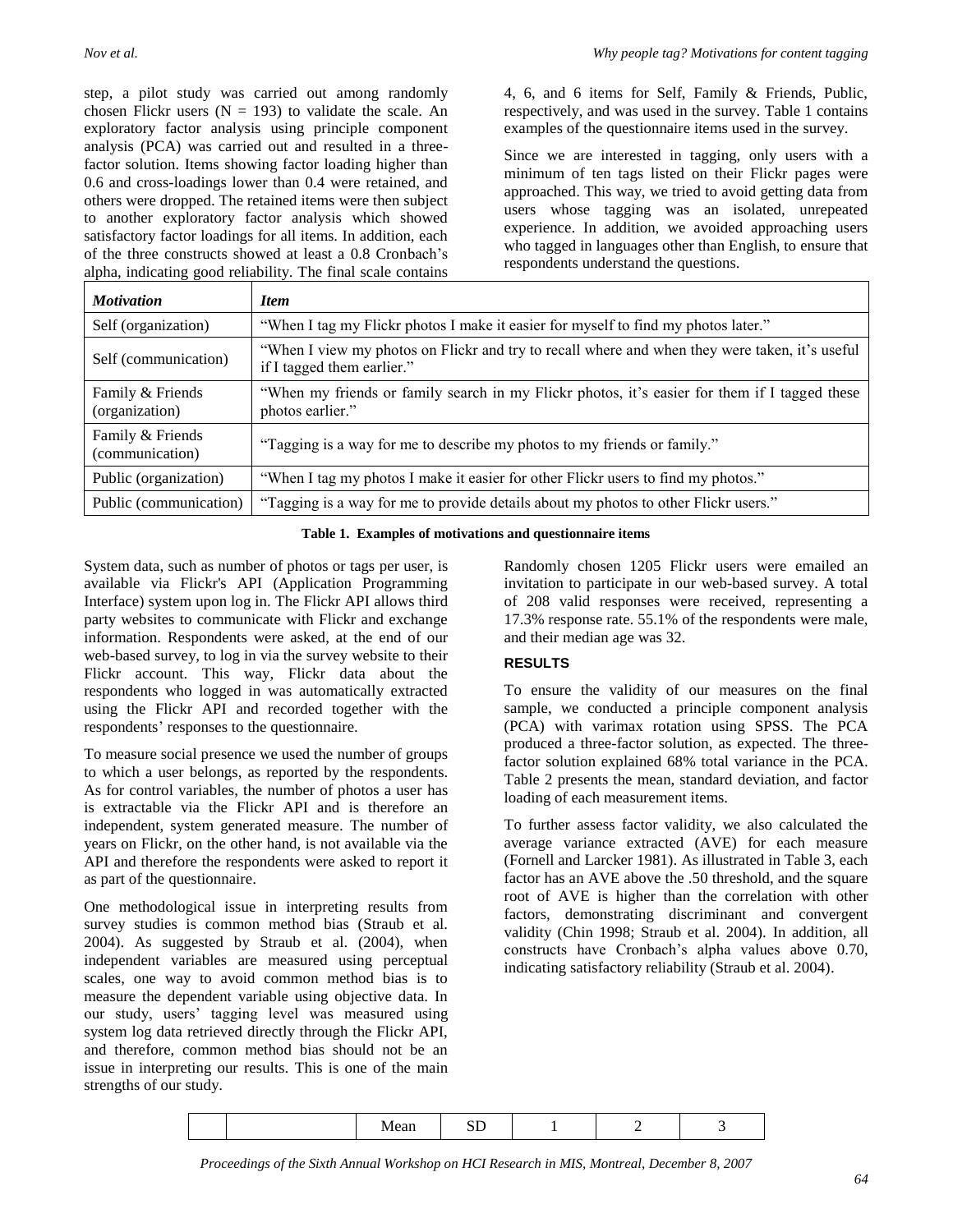| $\overline{1}$ | SELF1               | 5.41 | 1.51 | 0.807 |       |       |
|----------------|---------------------|------|------|-------|-------|-------|
|                | SELF <sub>2</sub>   | 5.49 | 1.46 | 0.834 | 0.327 |       |
|                | SELF3               | 5.30 | 1.51 | 0.841 |       |       |
|                | SELF4               | 5.11 | 1.55 | 0.796 | 0.314 |       |
|                | FF1                 | 5.39 | 1.33 |       | 0.790 | .300  |
|                | FF <sub>2</sub>     | 5.47 | 1.24 |       | 0.750 |       |
| 2              | FF3                 | 5.30 | 1.43 |       | 0.705 |       |
|                | FF4                 | 5.04 | 1.60 |       | 0.684 |       |
|                | FF5                 | 5.38 | 1.32 |       | 0.793 |       |
|                | FF <sub>6</sub>     | 5.40 | 1.39 | 0.335 | 0.724 |       |
|                | PUBLIC1             | 5.87 | 0.99 |       |       | 0.784 |
|                | PUBLIC2             | 5.70 | 1.25 |       | 0.342 | 0.729 |
| $\mathcal{F}$  | PUBLIC3             | 5.64 | 1.23 | 0.319 | 0.339 | 0.685 |
|                | PUBLIC4             | 5.86 | 1.19 |       |       | 0.838 |
|                | PUBLIC5             | 5.97 | 1.04 |       |       | 0.883 |
|                | PUBLIC <sub>6</sub> | 5.87 | 1.08 |       |       | 0.771 |

**Table 2. Item Means, Standard Deviations, and Factor Loadings** Note: factor loadings below .300 are suppressed

We conducted a hierarchical linear regression to test our model. As expected, it was found that the levels of the Self and Public motivations, as well as the social presence factor (i.e the number of groups), and the number of photos and years on Flickr, were positively associated with tagging level (see Table 4). Moreover, as expected, it was found that the Public motivation was strongest, the Self motivation weaker, and the Family & Friends motivation not associated significantly with tagging level.

| Construc               | Mea<br>n | <b>SD</b> | $\alpha$ |                   |                   | 3   |
|------------------------|----------|-----------|----------|-------------------|-------------------|-----|
| 1. Self                | 5.33     | 1.3       | .9       | .820              |                   |     |
| 2. Family<br>& Friends | 5.31     | 1.1       | .8<br>8  | $.607*$<br>$\ast$ | .742              |     |
| 3. Public              | 5.75     | 0.9       | .8       | $.278*$<br>$\ast$ | $.367*$<br>$\ast$ | .78 |

#### **Table 3. Construct Means, Standard Deviations, Reliability, Intercorrelations, and AVE**

The diagonals are the sq. root of the AVE of each factor \*\* Significant at the 0.01 level, two-tailed test

#### **CONCLUSIONS**

Given the growing popularity of tags as means of facilitating the organization and sharing of large amounts of information (Cattuto et al, 2007), collaborative content sharing systems such as Flickr, or YouTube may benefit from understanding what motivates users to tag. To understand why users tag, we looked at individual level motivations, using a newly-developed scale, based on the work of Ames and Naaman (2007), as well as a social presence driver (the number of groups). We controlled for the number of photos users have and number of years they have using Flickr. A strength of the present study is the use of data from multiple, independent sources. The data included survey responses as well as system log data retrieved directly through the Flickr API, to measure the dependent variable. This enabled us to overcome potential common method bias (Straub et al. 2004).

The preliminary findings of this research in progress suggest that, as expected, both social presence and individual level motivations affect users' tagging level, with the exception of the Family & Friends motivation. The latter finding should be viewed in light of Ames and Naaman's (2007) qualitative work, which suggests that the Family & Friends category would be a relatively weak motivation since family and friends follow the user's images anyway. The social presence driver was found to be stronger predictors of users' tagging, which comes as no surprise given the collaborative, public nature of websites such as Flickr. The number of photos a user has is also a predictor of tagging level, as expected.

Assuming that the correlations found also involve causality, it is advised that managers of collaborative content systems seeking to increase tagging activity focus their communication and marketing efforts on those factors that have a strong impact on the level of tagging. For example, the motivation of tagging photos for public users who are not friends or family has a positive effect on tagging level. Therefore, it may make sense for organizers of content systems to focus their cultivation efforts in this area, by highlighting to such users the possibility of being exposed to other, unknown users.

In line with findings from previous research on other collaborative systems (Lee, 2006), social presence proved to have a positive effect on tagging in the present study. It